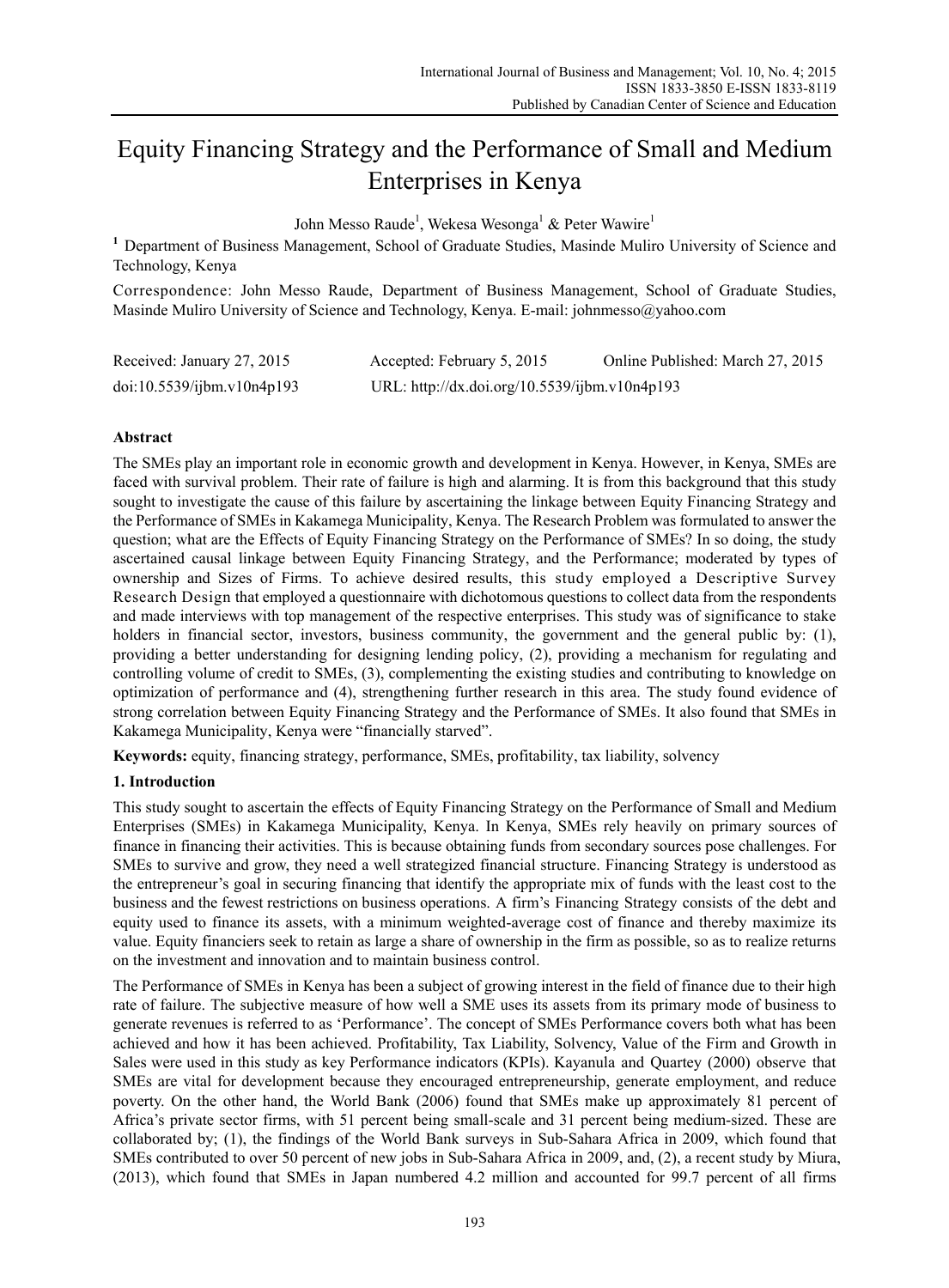compared to the 0.3 percent of large firms in 2006, and that SMEs employed 42 million people, which is 78 percent of total employment. SMEs are therefore the prime vehicle for economic development in both developed and developing nations, and which should be rescued from collapsing.

This study was based on the theoretical pronouncement of Modigliani and Millers (1958). His two main strands, namely, the Static Trade-off Theory, and the Pecking Order Theory form the basis of the study. The Static Trade-off theory states that a firm can reach its optimum level of debt when its marginal benefit is equal to its marginal cost. Myers' (1984) Pecking Order Theory, on the other hand, talks about asymmetry information in corporations, especially in small firms and advocates the use of internal financing to external financing until the internal financing is unavailable. It relates to how conveniently and easily a firm can access capital through internal financing (retained profit).

Myers and Majluf (1984) emphasizes on frictions due to asymmetric information between managers and outside investors. In the Pecking Order Model, a financial hierarchy descends from internal funds, to debt; to external equity.This argument is supported by Green et al. (2002), who found that most firms had shifted their development strategies towards a greater reliance on the use of organized financial markets to finance their assets.

From the foregoing there was need for this study to heavily rely on these theoretical approaches in ascertaining the causal linkage between Equity Financing Strategy and the Performance of SMEs.

## **2. Literature Review**

## *2.1 Theories on Equity Financing Strategy*

The study applied theories and past studies founded on Modigliani and Miller, (1958). Of his four conflicting theories, the most important in this study were: the Static Trade-off, the Pecking Order, and the Signalling Theories. Myers (op. cit.) divided the contemporary thinking on financing strategy into the first two theoretical currents; the Static Trade-off and the Pecking Order.

## 2.1.1 The Static Trade-off Theory

Under the Static Trade-off of Financing Strategy (also referred to as the Tax Based Theory), Baxter, (1967) and Altman, (2002), noted that optimal financing strategy is obtained where the net tax advantage of debt financing balances leverage related costs such as financial distress and bankruptcy, holding the firm's assets and investment decisions constant. In view of this theory, issuing equity finance means moving away from the optimum and should therefore be considered as not good. Myers (op. cit.) had found that firms adopting Static Trade-off were regarded as setting a target debt-to-value ratio with a gradual attempt to achieve it. He however, suggested that managers will be reluctant to issue equity finance if they feel it is undervalued in the market. The consequence is that investors perceive equity issues to occur only if equity is either fairly priced or overpriced. As a result investors tend to react negatively to an equity issue and management is reluctant to issue equity.

## 2.1.2 The Pecking Order Theory

The Pecking Order Theory (also referred to as the Information Asymmetry Theory) was proposed by Myers (op. cit.), and Myers and Majluf op. cit. It states that firms prefer to finance new investment first internally with retained earnings, then with debt, and finally with issue of new equity. He argues that an optimal Financing Strategy is difficult to define as equity appears at the top and the bottom of the 'pecking order'. Internal funds incur no flotation costs and require no disclosure of the firm's proprietary financial information that may include the firm's potential investment opportunities and gains that are expected to accrue from undertaking investments. They pointed out that underpricing would be the best result of less information held by potential investor vis-a-vis management with respect to the expected cash flows from the firm's assets, both current and future. Considering this information asymmetry, investors would infer that the management would issue equity only when it is overpriced. Thus the newly issued equity might be sold at a discount. This would be regarded as a wealth transfer from existing investors to the new ones. This problem could be avoided if the firms use internally generated resources, such as retained earnings.

## 2.1.3 Signaling Theory

The impact of the signaling factor as already discussed in the Pecking Order Theory is the problem of the underpricing of equity. If a firm issues equity instead of debt for financing its new projects, investors will interpret the signal negatively. Since managers have superior information about the firm than investors, they might issue equity when it is overpriced.

## *2.2 Empirical Studies*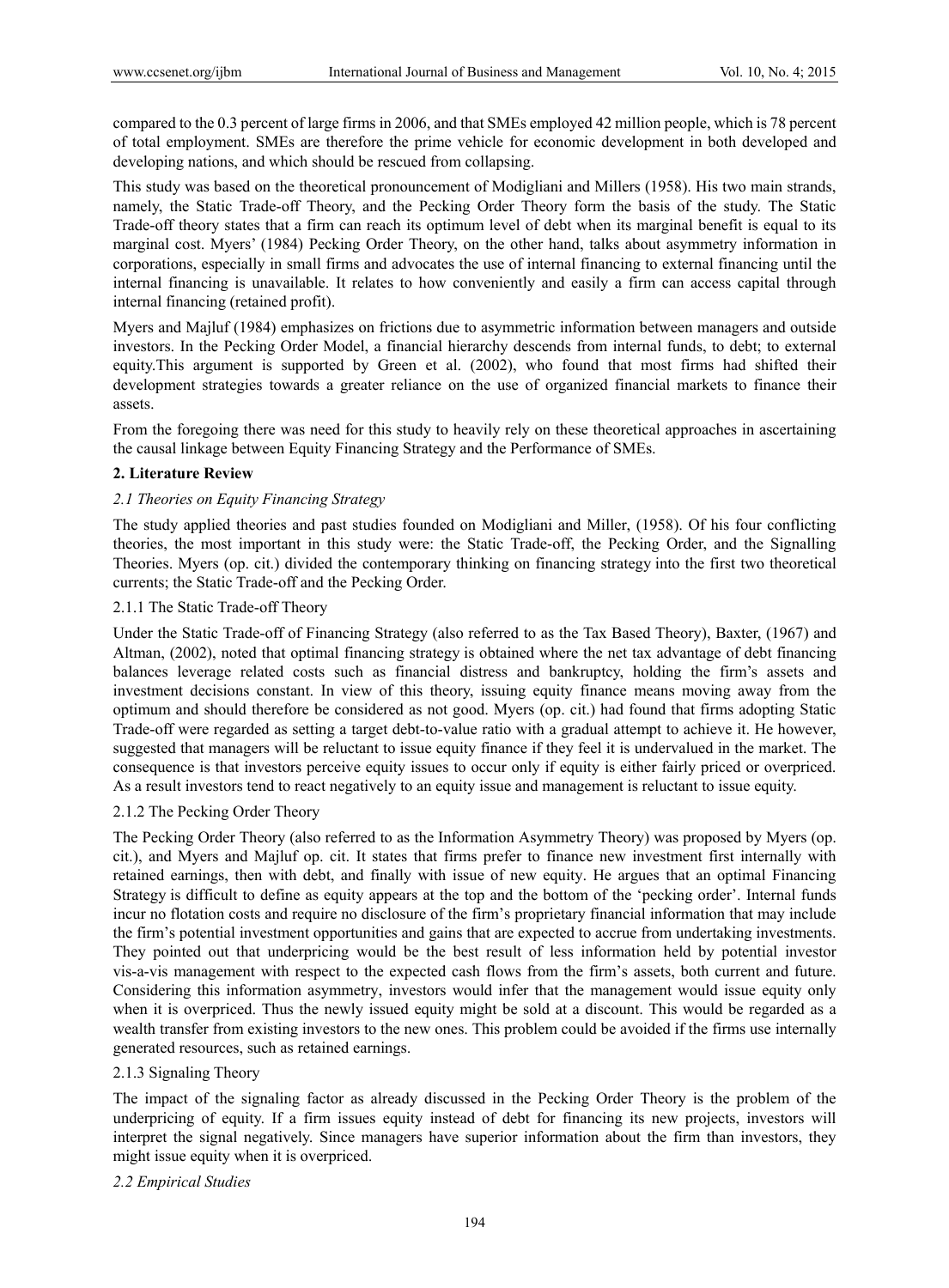Several empirical studies on Financing Strategy indicate a negative relationship between Financing Strategy and the Performance. Studies carried by Rajan and Zingales, op. cit., and Booth et al. (2001) reported negative relationship between Financing Strategy and the Performance. On the contrary, Roden and Lewellen, (1995); and Berger, Allen, Bonaccorsi and Emilia, (2006), reported positive relationship between Financing Strategies and firm's Performance. Similarly, Zeitun and Tian (op. cit.), found out that firm's Financing Strategy have a significant and negative impact on the firm's Performance measures in both the accounting and the market.

Study by Murinde et al. (2004) observed that retentions of profits are the principal source of finance. Earlier, Titman and Wessel, op. cit. and Barton et al. (1989), had found that firms with high profit rates, all things being equal, would maintain relatively lower debt ratios since they are able to generate such funds from internal sources. MacKie-Mason, (1990) on the other hand studied the tax effect on corporate financing decisions and provided evidence of substantial tax effect on the choice between Debt and Equity Financings.

## **3. Research Methodology**

#### *3.1 Research Design*

This study employed a Descriptive Survey Research Design in which a sample size of 95 of the target population, computed using Nasiuma's (2002) formula was selected. The study covered a period of five years from 2009 to 2013. This design was useful to this study because it intensively described and analyzed the data, and provided descriptive and exploratory methods and results.

#### *3.2 Target Population*

The study targeted a population of about 2,713 enterprises that were operational in December, 2013 in Kakamega Municipality, Kenya. These comprised of SMEs whose annual turnover was Kshs 50 million or less, number of employees was 100 or less and / or total assets base was Kshs. 100 million or less.

## *3.3 Sample Size*

This study applied Nasiuma (op. cit.) formula in determining sample size;

$$
n = (NCY2) / (CY2 + (N-1)e2)
$$

Where N is target population, CY is coefficient of variation (that is 0.5) and e is the tolerance at desired level of confidence, in this case it will be 0.05 at 95% confidence level. Firstly the whole population was divided according to category of enterprise as given in Table 1. Then a sample using the above formula was taken from each category for survey from enterprises that qualified within the definition of SMEs.

| Enterprise                                  | <b>Target Population</b> | Sample Size    |
|---------------------------------------------|--------------------------|----------------|
| Wholesale / Retail Trade                    | 1,437                    | 50             |
| Transport                                   | 44                       | 2              |
| <b>Petrol Stations</b>                      | 58                       | 2              |
| Agricultural and Mining                     | 59                       | 2              |
| Hotels, Restaurants, Bars and Entertainment | 275                      | 10             |
| Professional Services                       | 635                      | 22             |
| Financial                                   | 9                        | $\theta$       |
| Education and Learning Institutions         | 65                       | $\overline{c}$ |
| Health and Medical                          | 27                       |                |
| Industrial                                  | 104                      | 4              |
| Total                                       | 2,713                    | 95             |

Table 1. Population of the types of enterprises in Kakamega Municipality, Kenya

#### *3.4 Sampling Procedure*

Since the target population in this study was large, this study used sampling as a feasible means of collecting data. For the reliability of data, the population was stratified by categorizing enterprises based on ownership and size. The data collected was also grouped based on year of operation. This was necessary to obtain a set of data of observation made at different periods of time, between the years 2009 and 2013.

#### *3.5 Data Collection Instruments*

Data was collected by administering a questionnaire and examining figures from few records that SMEs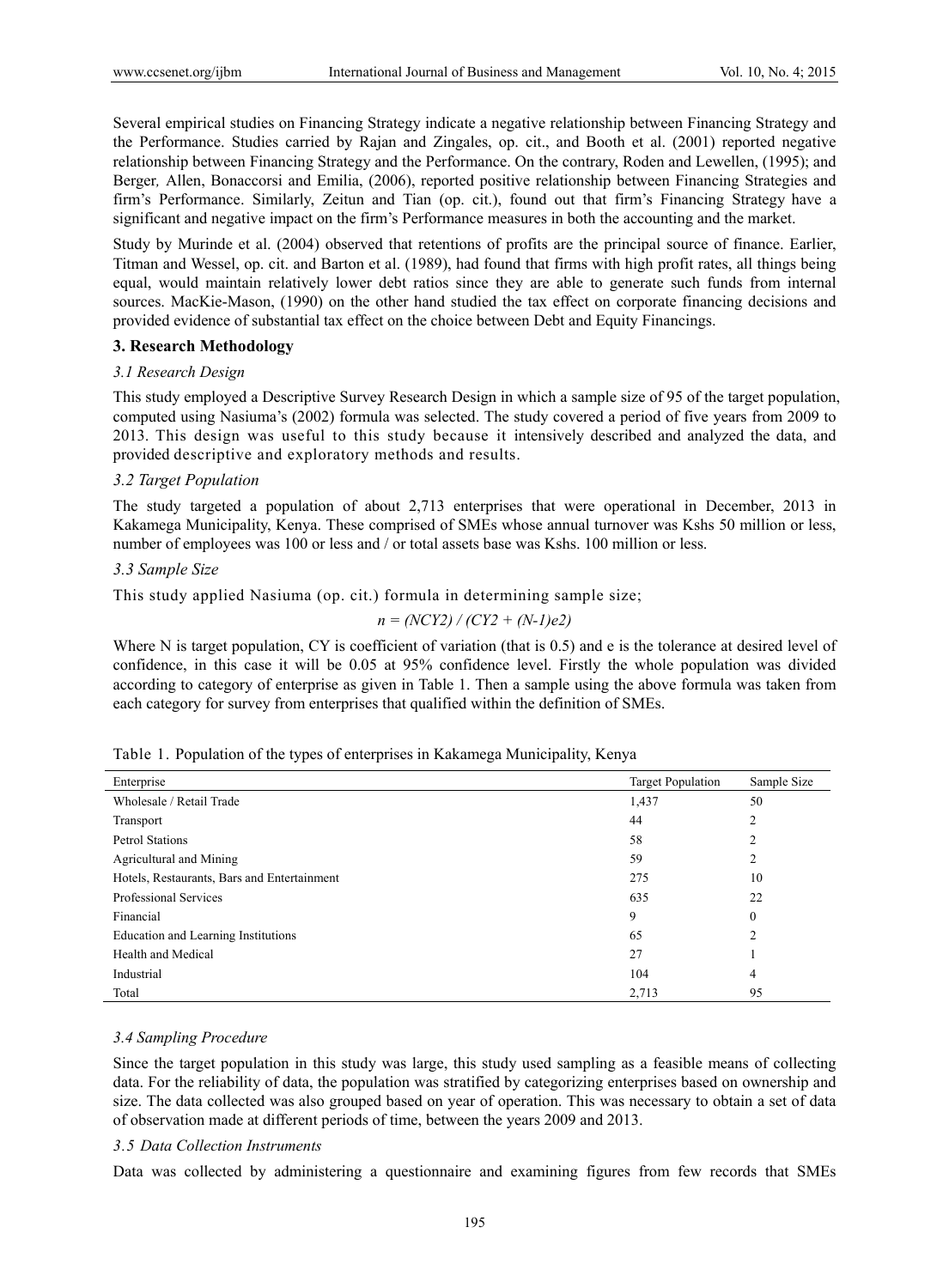#### maintained.

#### *3.6 Instrument Validity*

Data collection instruments in this study were tested through a pilot study and necessary amendments made thereafter.

## *3.7 Instrument Reliability*

Reliability of a test (instrument) was expressed as a coefficient with values varying between zero and one; where zero indicates no reliability and one indicates perfect reliability.

In this study, the instrument was subjected to Karl Pearson's Product Moment correlation coefficient formula below.

$$
r = \frac{n\sum xy - \sum x \sum y}{\sqrt{\{n\sum x^2 - (\sum x)^2\}\sqrt{\{n\sum y^2 - (\sum y)^2\}}}}
$$

Where:  $r =$  reliability coefficient;

 $n =$  number of respondents;

- $X =$  total score of the test administration:
- $Y =$  total score of the retest administration.

#### *3.8 Data Collection Procedure*

Data collection was carried out on 95 sampled SMEs categorized according to: (1), Type of ownership. (2), Sizes of enterprise and (3), Years of operation. Data collection problems were minimized through pilot-testing and pre-testing, validity / quality checks, tabulation and monitored flexibility. Rigor related to instrument protocol development were paid attention to validity, intrusiveness (the Hawthorne effect) and tabulation. In addition, attention were paid to distinguish between collecting subjective and objective data, information on the formal and the informal organizational structures and processes and the differences between collecting facts vs. opinions vs. interpretations. Incomplete, missing or unusable data corrected immediately.

## *3.9 Data Analysis*

In this study, for the purpose of achieving the main research objectives, and based on the nature of the data collected, use of panel data analysis and parametric statistical techniques for data analysis was employed. The analysis made use of the data which had both time and cross section dimensions. Panel data analysis techniques were used to analyze data over the period. Venn diagrams were used to shows all possible logical allocation and intersection of Strategies that lead to "Mixed Financing Strategies". Data was also analyzed quantitatively according to: (1), Year of operation (2), Performance factor, (3), Ownership, and (4), Size. This was followed by obtaining descriptive statistics; by finding means and standard deviations.

## **4. Presentation of Results**

#### *4. 1 Venn Diagrams*

To achieve the desired results, this study employed the technique of Venn (1880) diagrams to logically analyze Strategies used by the respondents to finance their enterprises. These are shown in figures 1 to 5; covering the period 2009-2013.

Figure 1 show that 14 of the respondents financed their enterprises using Equity Strategy alone in year 2009.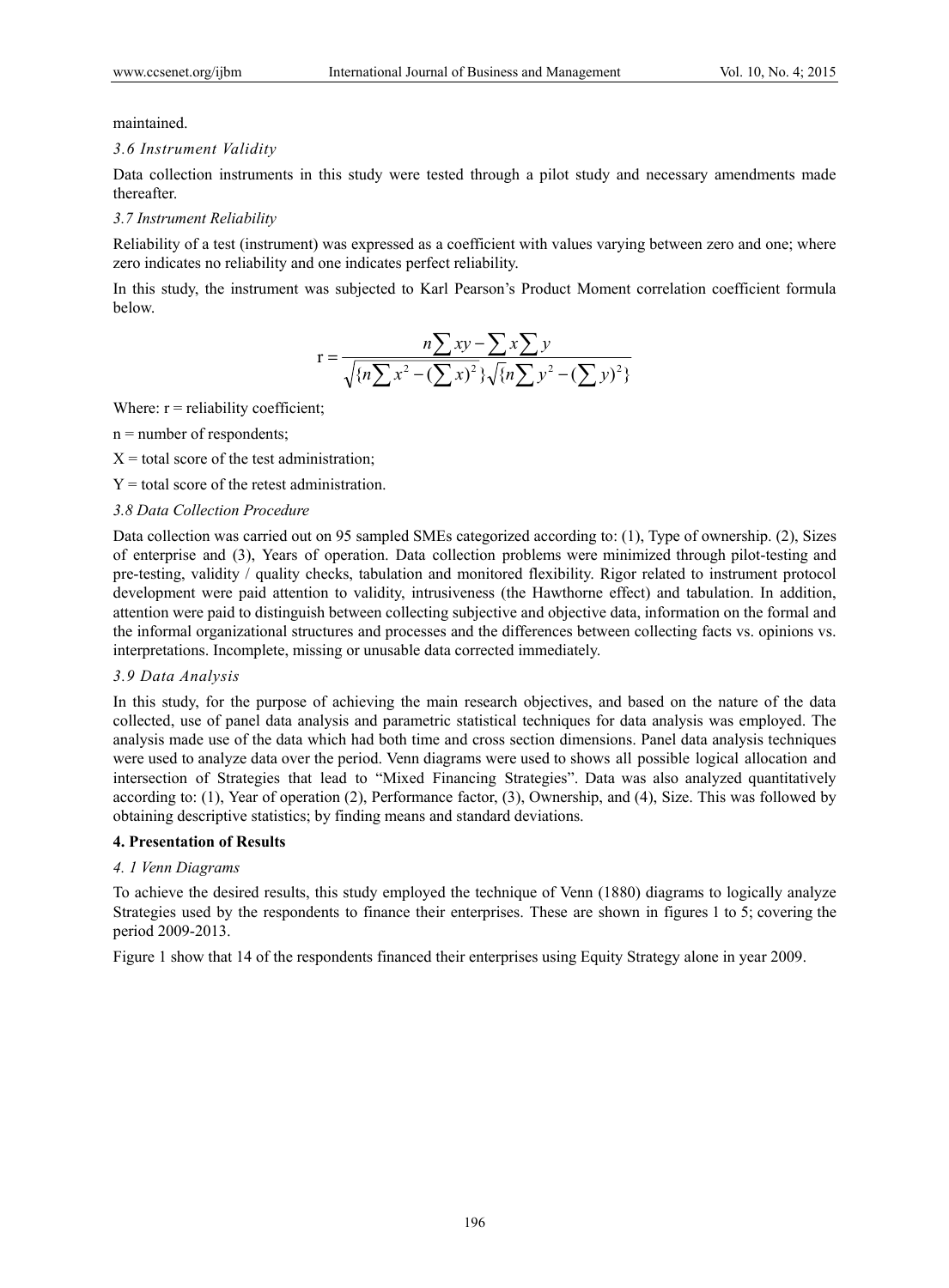

Figure 1. Venn Diagram showing financing strategies in the year 2009

Figure 2 show that 15 of the respondents financed their enterprises using Equity Strategy alone in year 2010.



Figure 2. Venn Diagrams showing financing strategies in the year 2010

Figure 3 show that 16 of the respondents financed their enterprises using Equity Strategy alone in year 2011



Figure 3. Venn Diagrams showing financing strategies in the year 2011

Figure 4 show that 17 of the respondents financed their enterprises using Equity Strategy alone in year 2012.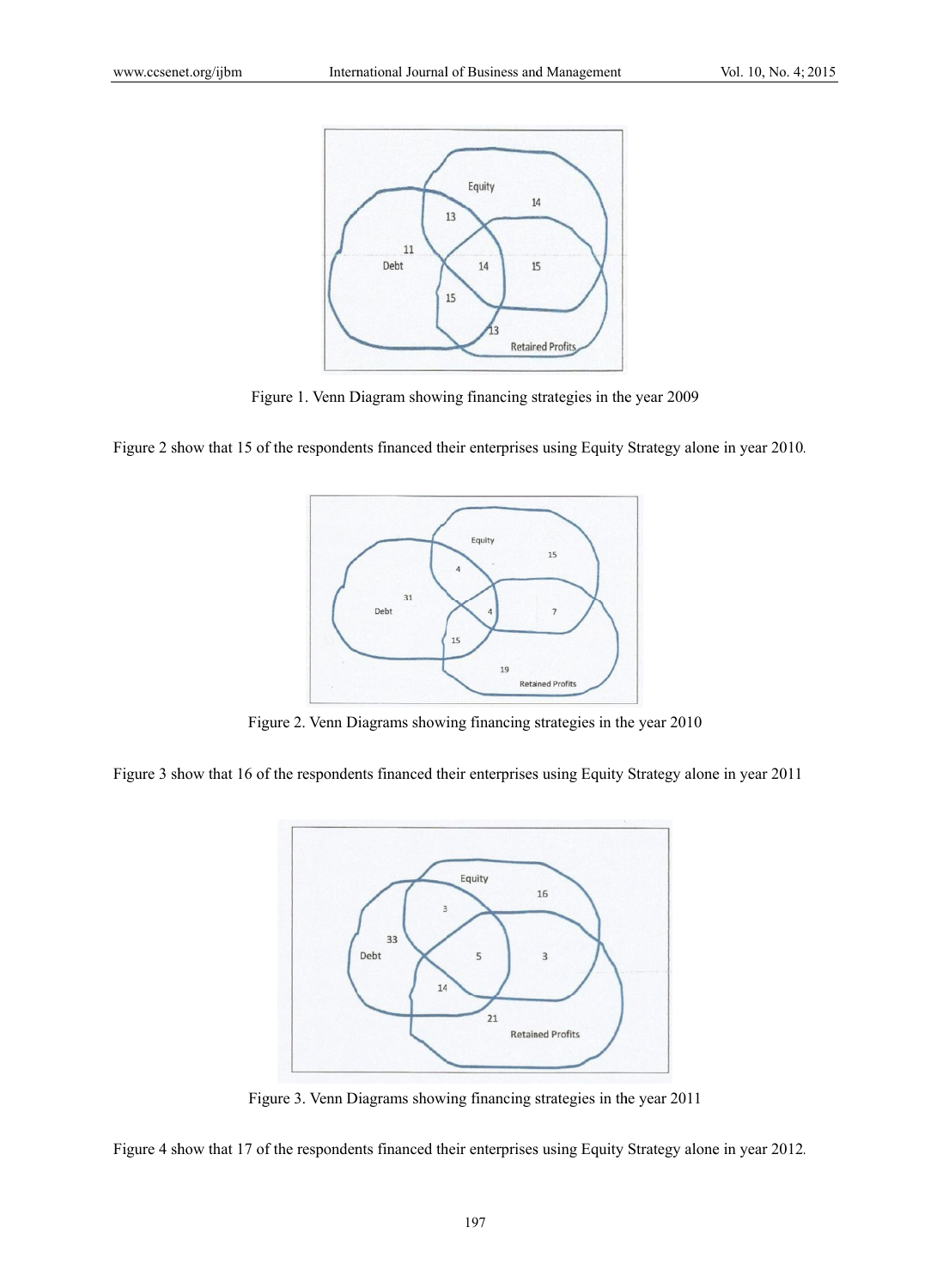

Figure 4. Venn Diagrams showing financing strategies in the year 2012

Figure 5 show that 18 of the respondents financed their enterprises using Equity Strategy alone in year 2013.



Figure 5. Venn Diagrams showing financing strategies in the year 2013

Table 2. Analysis of data from Venn Diagrams on financing strategy of SMEs over the past five years

| Year/ Strategy | E   | D    | R    | $E \cap D \cap R$ | EOD | $E \cap R$ | $D \cap R$ | Total |
|----------------|-----|------|------|-------------------|-----|------------|------------|-------|
| 2009           | 14  | 11   | 13   | 14                | 13  | 15         | 15         | 95    |
| 2010           | 15  | 31   | 19   | 4                 | 4   | 7          | 15         | 95    |
| 2011           | 16  | 33   | 21   | 5                 | 3   | 3          | 14         | 95    |
| 2012           | 17  | 33   | 20   | 5                 | 3   | 3          | 14         | 95    |
| 2013           | 18  | 33   | 20   | 4                 | 3   | 3          | 14         | 95    |
| Total          | 80  | 141  | 93   | 32                | 26  | 31         | 72         | 475   |
| Mean.          | 16  | 28.2 | 18.6 | 6.4               | 5.2 | 6.2        | 14.4       | 95    |
| Mean%          | 17% | 30%  | 20%  | 7%                | 5%  | 7%         | 15%        |       |

Key:  $E =$  Equity Financing,  $D =$  Debt Financing,  $R =$  Retained Profits;

 $E \cap D \cap R =$  a combination of Equity, Debt and Retained Profit Financings;

 $E \cap D = a$  combination of Equity and Debt Financings;

 $E \cap R$  = a combination of Equity and Retained Profit Financings;

D∩R= a combination of Debt and Retained Profit Financings.

#### *4.2 Statisti ical Analysis*

The results in Table 2 shows that on average 17 percent of the respondents employed Equity Financing Strategy a lone to fund the assets of their enterprises over the past five years.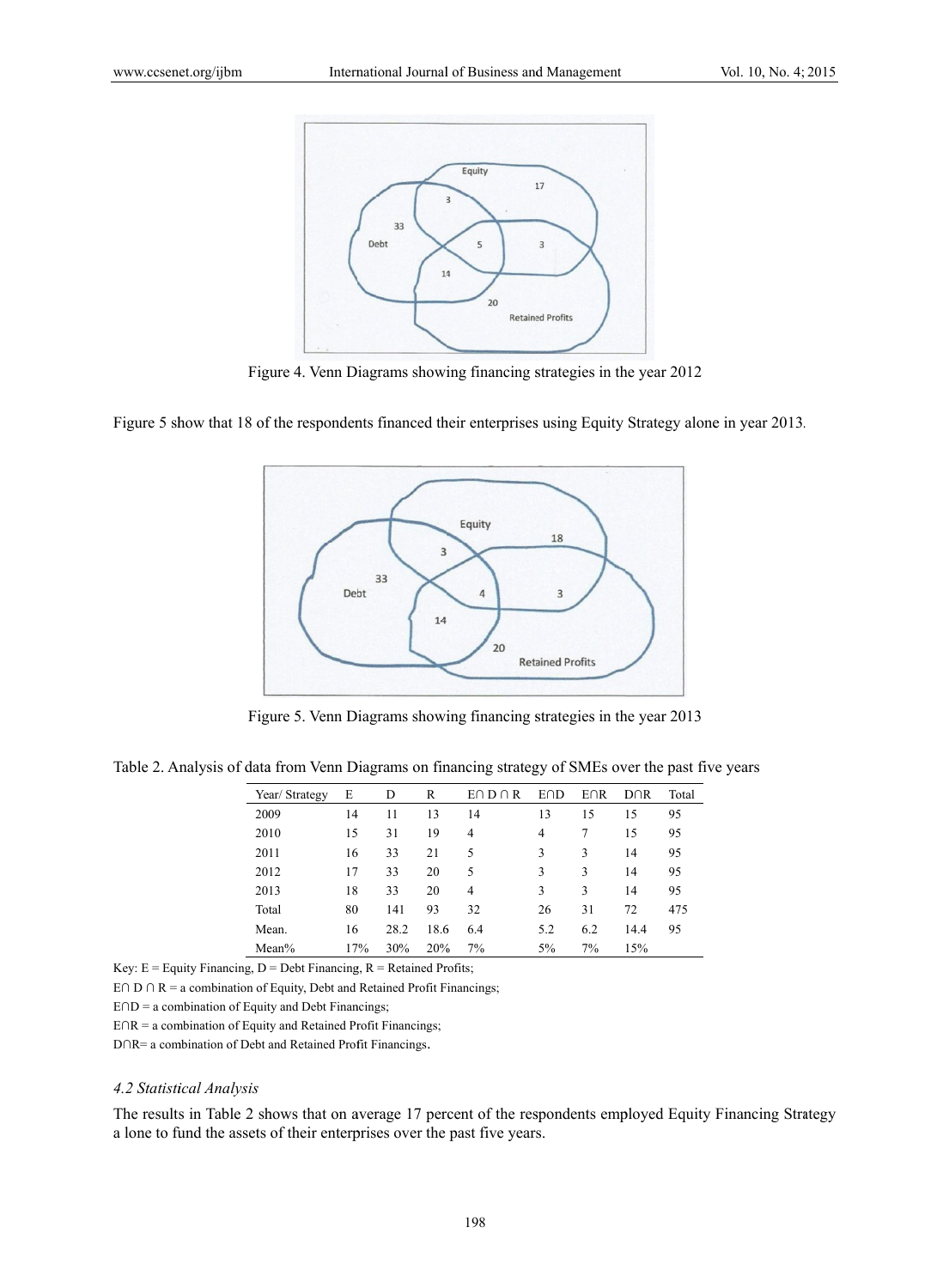## *4.3 The Effects of Equity Financing on the Performance of SMEs*

| Amount (Million) | Equity | Debt | <b>Retained Profits</b> | $E \cap D \cap R$ | $E \cap D$ | $E \cap R$ | $D \cap R$ |
|------------------|--------|------|-------------------------|-------------------|------------|------------|------------|
| $0 \leq 20$      | 92%    | 35%  | 52%                     | 77%               | 71%        | 43%        | 27%        |
| $20 \leq 40$     | 8%     | 24%  | 24%                     | 23%               | 29%        | 57%        | 20%        |
| $40 \le 60$      | $0\%$  | 19%  | 13%                     | 0%                | $0\%$      | $0\%$      | 23%        |
| $60 \leq 80$     | $0\%$  | 16%  | 5%                      | 0%                | $0\%$      | $0\%$      | 18%        |
| $80 \le 100$     | $0\%$  | 6%   | 5%                      | 0%                | $0\%$      | $0\%$      | 12%        |
| Total            | 100%   | 100% | 100%                    | 100%              | 100%       | 100%       | 100%       |

| Table 3. Statistical analysis of percentage of the amount of funding over the past five years |  |  |  |
|-----------------------------------------------------------------------------------------------|--|--|--|
|                                                                                               |  |  |  |

The results in table 3 shows that 92 percent of Equity funding was less than Kshs. 20 million, 8 percent was 20 million and less than 40 million.

## *4.4 Regression Analysis*

This study examined the trends of the Financing Strategies over the past five years by finding the Slopes of their regression curves. The results of the slopes are given in Table 4. The results show a positive slope of 0.8 for Equity Financing Strategy over the past five years, indicating a steady increase in the number of respondents who financed their enterprises using Equity.

|  | Table 4. The slope of the financing strategy curves (2009-2013) |  |  |
|--|-----------------------------------------------------------------|--|--|
|  |                                                                 |  |  |

| <b>Financing Strategy</b>       | E  | S  | Diff           | $Slope = (E-S)/T$ |
|---------------------------------|----|----|----------------|-------------------|
| Equity                          | 18 | 14 | $\overline{4}$ | 0.8               |
| Debt                            | 33 | 24 | 9              | 1.8               |
| <b>Retained Profits</b>         | 20 | 14 | 6              | 1.2               |
| Equity, Debt & Retained Profits | 4  | 8  | -4             | $-0.8$            |
| Equity & Debt                   |    | 4  | $-1$           | $-0.2$            |
| Equity & Retained Profits       |    |    | $-2$           | $-0.4$            |
| Debt & Retained Profits         | 14 | 26 | $-12$          | $-2.4$            |

Key:  $E =$  End of period data;  $S =$  Start of period data;  $T =$  Time - 5 years (2009-2013).

## *4.5 Correlation*

There was evidence of significant positive correlation between Equity Financing Strategy and the Performance variables of Enterprises over the past five years as shown in Tables 5 to 8. They all gave the degree of association of 1 as follows:

Table 5 shows a strong relationship between Equity Financing Strategy and Profitability of the Enterprises.

| Equity $(x)$       | fx                 | Profitability (y) | fy                 |
|--------------------|--------------------|-------------------|--------------------|
| Mid points         | No. of Respondents | Mid points        | No. of Respondents |
| 10                 | $\overline{7}$     | 0.5               | $\mathbf{0}$       |
| 30                 | $\boldsymbol{0}$   | 1.5               | 2                  |
| 50                 | $\boldsymbol{0}$   | 2.5               | 4                  |
| 70                 | $\boldsymbol{0}$   | 3.5               |                    |
| 90                 | $\theta$           | 4.5               | $\boldsymbol{0}$   |
| 250                | ┑                  | 12.5              | 7                  |
| Mean x             | 10.00              |                   |                    |
| Mean y             | 2.36               |                   |                    |
| Standard deviation | 7.14               |                   |                    |
| Correlation r      | 1.00               |                   |                    |

Table 5. Relationship between equity financing and the profitability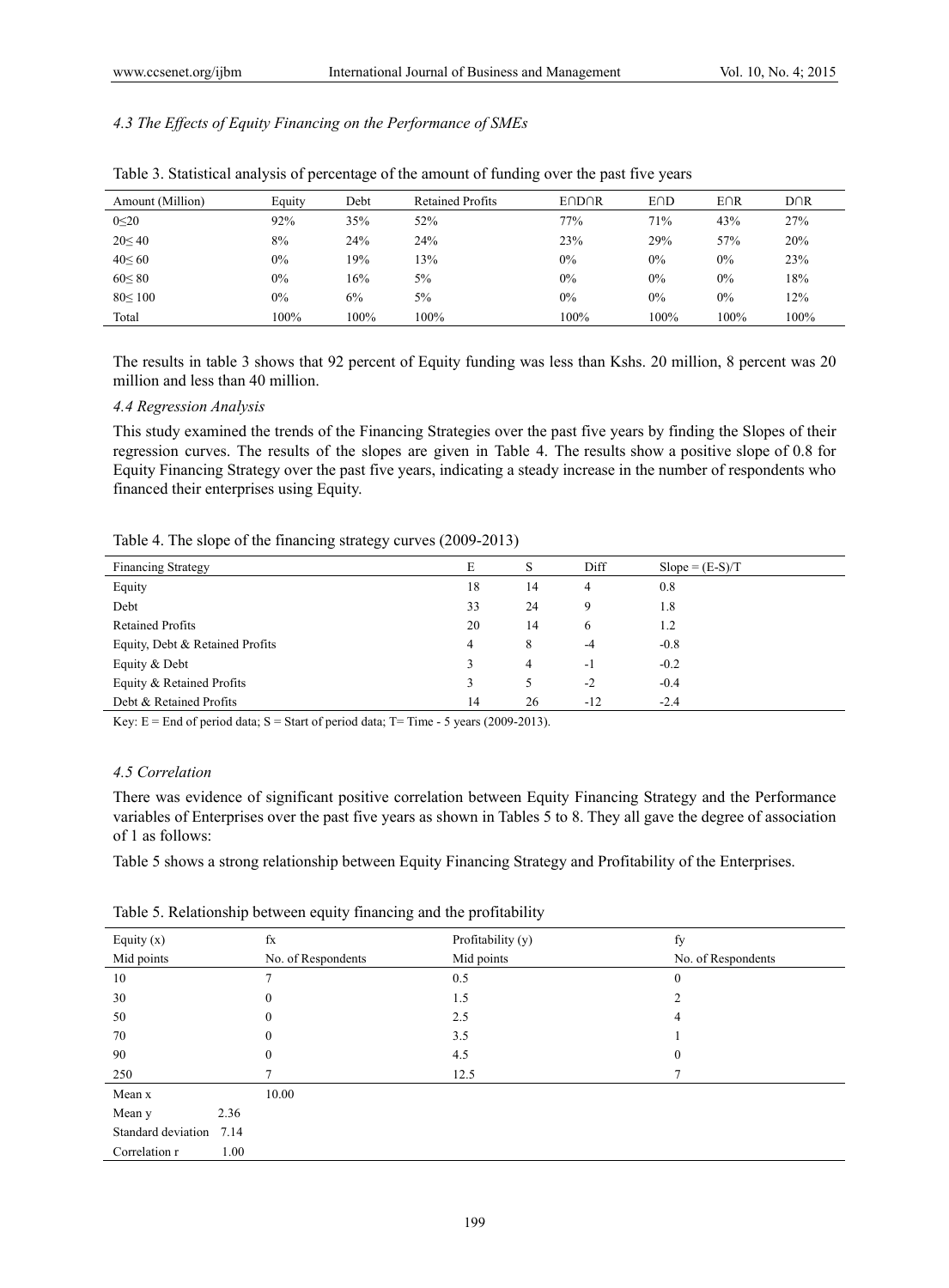| X                       |                    |                         |                    |
|-------------------------|--------------------|-------------------------|--------------------|
| Mid points              | No. of Respondents | Mid points              | No. of Respondents |
| 10                      |                    | 0.5                     |                    |
| 30                      | 0                  | 1.5                     | 0                  |
| 50                      |                    | 2.5                     | $\theta$           |
| 70                      | 0                  | 3.5                     | $\bf{0}$           |
| 90                      |                    | 4.5                     | v                  |
| 250                     |                    | 12.5                    |                    |
| Mean(x)                 | 10                 | Mean(y)                 | 0.5                |
| Standard deviation 7.14 |                    | Standard deviation 2.36 |                    |
| Correlation r 1         |                    |                         |                    |

Table 6. Relationship between equity financing and tax liability

The results of Table 6 show a strong relationship between Equity Financing Strategy and Tax liability of the Enterprises.

| X                       | fx                 | $\mathbf{V}$             | fy                 |
|-------------------------|--------------------|--------------------------|--------------------|
| Mid points              | No. of Respondents | Mid points               | No. of Respondents |
| 10                      |                    | 0.5                      | 6                  |
| 30                      | 0                  | 1.5                      |                    |
| 50                      |                    | 2.5                      | $\mathbf{0}$       |
| 70                      | 0                  | 3.5                      | $\mathbf{0}$       |
| 90                      | 0                  | 4.5                      | $\mathbf{0}$       |
| 250                     |                    | 12.5                     |                    |
| Mean 10                 |                    | Mean                     | 0.64               |
| Standard deviation 7.14 |                    | Standard deviation 0.755 |                    |
| Correlation r 1         |                    |                          |                    |

Table 7. Relationship between equity financing and the solvency of the firm

The results of Table 7 show a strong relationship between Equity Financing Strategy and Solvency of the Firms.

| X                       | fx                 |                         | fy                 |
|-------------------------|--------------------|-------------------------|--------------------|
| Mid points              | No. of Respondents | Mid points              | No. of Respondents |
| 10                      |                    | 0.5                     |                    |
| 30                      |                    | 1.5                     |                    |
| 50                      |                    | 2.5                     |                    |
| 70                      |                    | 3.5                     |                    |
| 90                      |                    | 4.5                     |                    |
| 250                     |                    | 12.5                    |                    |
| Mean                    | 10.00              | Mean $0.50$             |                    |
| Standard deviation 7.14 |                    | Standard deviation 0.00 |                    |
| Correlation r 1         |                    |                         |                    |

Table 8. Relationship between equity financing and value of the firm

The results of Table 8 show a strong relationship between Equity Financing Strategy and Value of the Firms.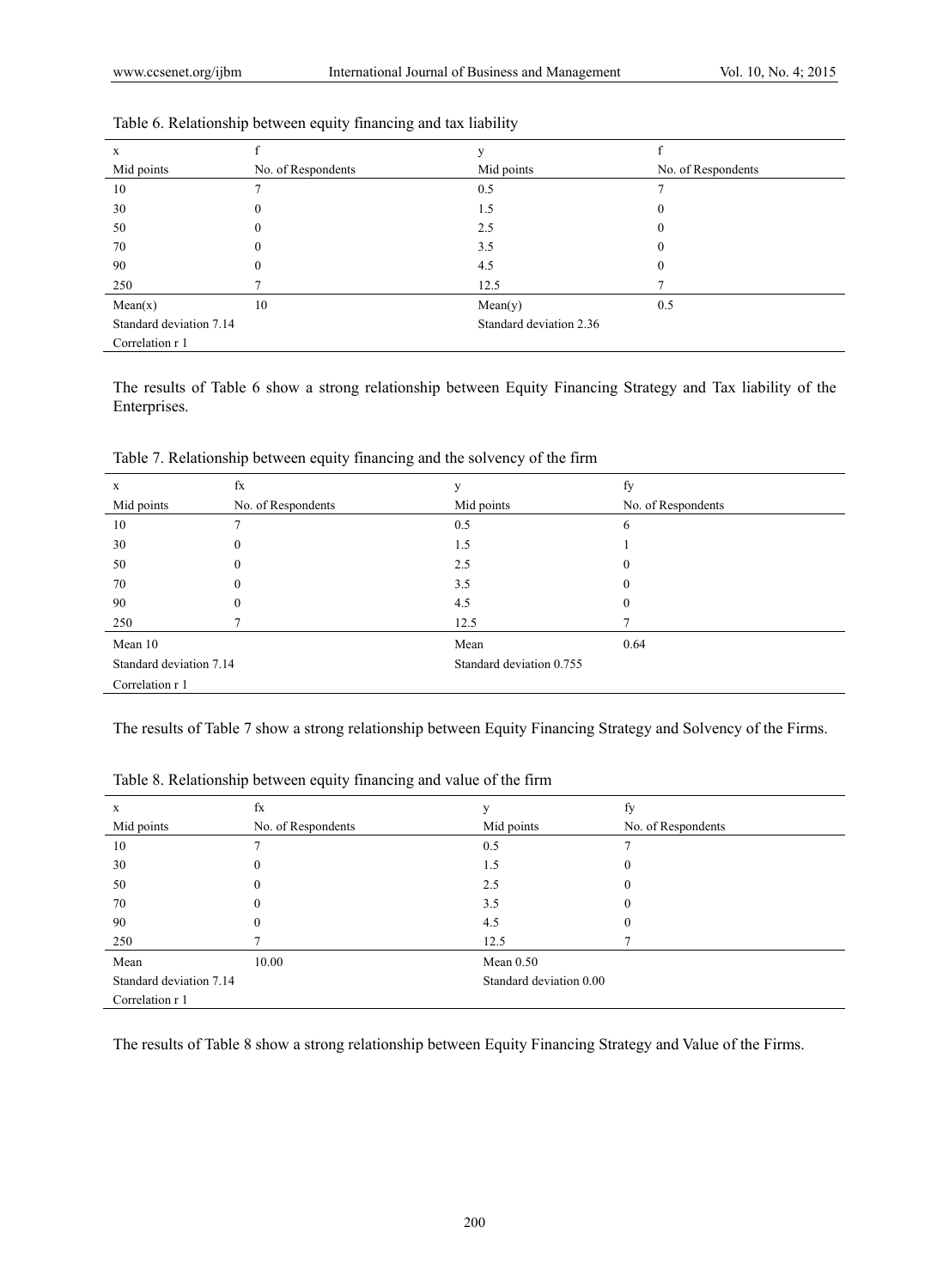| X                       | fx                 | v                        |                    |
|-------------------------|--------------------|--------------------------|--------------------|
| Mid points              | No. of Respondents | Mid points               | No. of Respondents |
| 10                      |                    | 0.5                      |                    |
| 30                      | $\theta$           | 1.5                      |                    |
| 50                      | $\theta$           | 2.5                      |                    |
| 70                      | $\Omega$           | 3.5                      |                    |
| 90                      | $\theta$           | 4.5                      |                    |
| 250                     |                    | 12.5                     |                    |
| Mean 10                 |                    | Mean 1.5                 |                    |
| Standard deviation 7.14 |                    | Standard deviation 0.755 |                    |
| Correlation r 1         |                    |                          |                    |

Table 9. Relationship between equity financing and growth in sales

The results of Table 9 show a strong relationship between Equity Financing Strategy and Growth in sales.

|              | <b>Equity Financing</b> | Debt Financing | <b>Retained Profits</b> |
|--------------|-------------------------|----------------|-------------------------|
| n            | xE                      | xD             | xR                      |
|              | 70                      | 0              | 130                     |
| ി            |                         | 30             |                         |
|              |                         | 500            |                         |
|              |                         | 0              |                         |
|              |                         | 270            |                         |
|              | 70                      | 800            | 130                     |
| Mean (x)     | 14                      | 160            | 26                      |
| Mean $(x)^2$ | 196                     | 25600          | 676                     |

Table 10. Analysis of variance

*Note.* (1/(3-1)).n. 13,138.67 =32,846.68;

 $F = 32,846.68 / 213,240 = 0.15$ ;

F at 5%,12,2=3.89.

Since the calculated F is less than 3.89, this study agrees with the proposition.

#### *4.6 Ownership and Equity Financing in Relation to Performance*

Changes in Equity Financing during the period were negligible to provide accurate statistical analysis to test the effects of Ownership Factor on the relationship between Equity Financing Strategy and the Performance Variables of SMEs.

#### **5. Conclusions**

Overall conclusions drawn from the findings of this study were that: (1) Equity Financing Strategy had empirical effect on the Performance of SMEs in Kakamega Municipality, Kenya. (2) Based on the findings of each Performance variables, the conclusion drawn was that there were positive significant relationships between Equity Financing Strategy and the Performance Variables: Profitability, Tax Liability, Value of the Firm, Solvency of the Firm and Growth in Sales. (3) The findings revealed that SMEs were "financially starved" to the extent of relying heavily on trade creditors to survive. Perhaps, this is the fundamental cause of their failure. (4) In particular, the findings showed that Equity Financing was not the most preferred financing strategy compared to Debt and Retained Profits Financing Strategies.

#### **References**

Baxter. (1967). Leverage, Risk of Ruin and the Cost of Capital. *The Journal of Finance, 22*(3), 395-403.

Berger*,* A. N., & Bonaccorsidi, P. E. (2006). Capital Structure and Firm Performance: A New Approach to Testing Agency Theory and Application to the Banking Industry. *Journal of Banking and Finance, 30,*  65-101. http://dx.doi.org/10.1016/j.jbankfin.2005.05.015